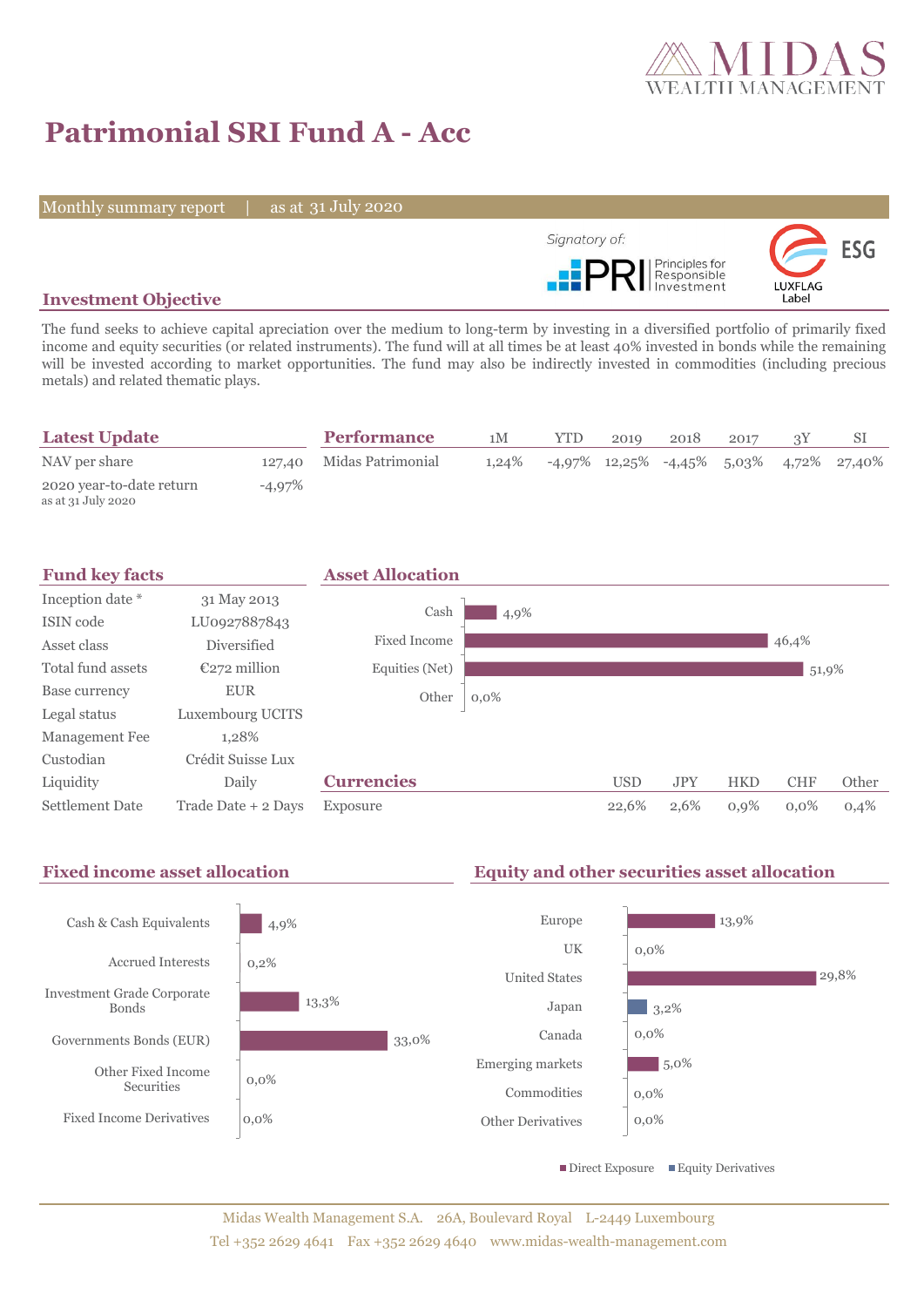

# **Patrimonial SRI Fund A - Acc**

Monthly summary report | as at 31 July 2020

| Top 10 fixed income holdings          | <b>YTM</b> | Rating    | Weigh   |
|---------------------------------------|------------|-----------|---------|
| NETHERLANDS GOVT: NETHER 3 1/4 07/    | $-0.5%$    | AAA       | 2,7%    |
| DEUTSCHLAND REP: DBR o 08/15/29       | $-0.3%$    | AAA       | 2,6%    |
| NETHERLANDS GOVT : NETHER 0 3/4 07    | $-0.3%$    | AAA       | $2,0\%$ |
| BTPS: BTPS 1 07/15/22                 | 0,2%       | BBB-      | 1,9%    |
| BTPS: BTPS 2 1/2 11/15/25             | 0.9%       | BBB-      | 1,6%    |
| EUROPEAN INVT BK : EIB o 3/8 07/16/25 | $-0.4%$    | AAA       | 1,5%    |
| AGENCE FRANCAISE : AGFRNC 0 1/8 11/1! | $-0,2%$    | AA        | 1,5%    |
| BUNDESSCHATZANW: BKO 0 03/11/22       | $-0.6%$    | <b>NR</b> | 1,5%    |
| BTPS: BTPS 0.35 02/01/25              | 0,7%       | BBB-      | 1,4%    |
| DEUTSCHLAND REP: DBR 11/4 08/15/48    | 0,2%       | AAA       | 1,4%    |

**Fixed income rating breakdown** 



| Top 10 equity holdings           | Sector                        | Weigh   |
|----------------------------------|-------------------------------|---------|
| <b>ALTICE NV-A</b>               | <b>Communication Services</b> | 3,1%    |
| <b>AMAZON.COM INC</b>            | <b>Consumer Discretionary</b> | $2,2\%$ |
| ALIBABA GROUP HOLDING-SP ADR     | <b>Consumer Discretionary</b> | 2,0%    |
| NVIDIA CORP                      | <b>Information Technology</b> | 1,8%    |
| <b>MEDTRONIC PLC</b>             | Health Care                   | 1,8%    |
| <b>APPLE INC</b>                 | <b>Information Technology</b> | 1,8%    |
| <b>MICROSOFT CORP</b>            | <b>Information Technology</b> | $1,7\%$ |
| <b>ALPHABET INC-CL A</b>         | <b>Communication Services</b> | 1,6%    |
| <b>EQUINIX INC</b>               | <b>Real Estate</b>            | 1,6%    |
| <b>CHECK POINT SOFTWARE TECH</b> | <b>Information Technology</b> | 1,6%    |

#### **Top 10 Equity sector breakdown**

| <b>Consumer Discretionary</b><br><b>Consumer Staples</b><br>Energy<br>Financials<br>Health Care | 12,9%<br>4,5%<br>$0,0\%$<br>$0.0\%$<br>12,5% |       |
|-------------------------------------------------------------------------------------------------|----------------------------------------------|-------|
| <b>Information Technology</b>                                                                   |                                              | 35,0% |
| Industrials                                                                                     | 10,0%                                        |       |
| Materials                                                                                       | $0.0\%$                                      |       |
| <b>Communication Services</b>                                                                   | 13,3%                                        |       |
| <b>Utilities</b>                                                                                | 4,0%                                         |       |
| <b>Real Estate</b>                                                                              | 7,8%                                         |       |



## **Thematics breakdown Top 5 funds and other holdings**

| Quaero Bamboo                                    | 1.8% |
|--------------------------------------------------|------|
| iShares S&P 500 Financials Sector UCITS ETI 1,0% |      |
| iShares EURO STOXX Banks 30-15 UCITS ET 1,0%     |      |